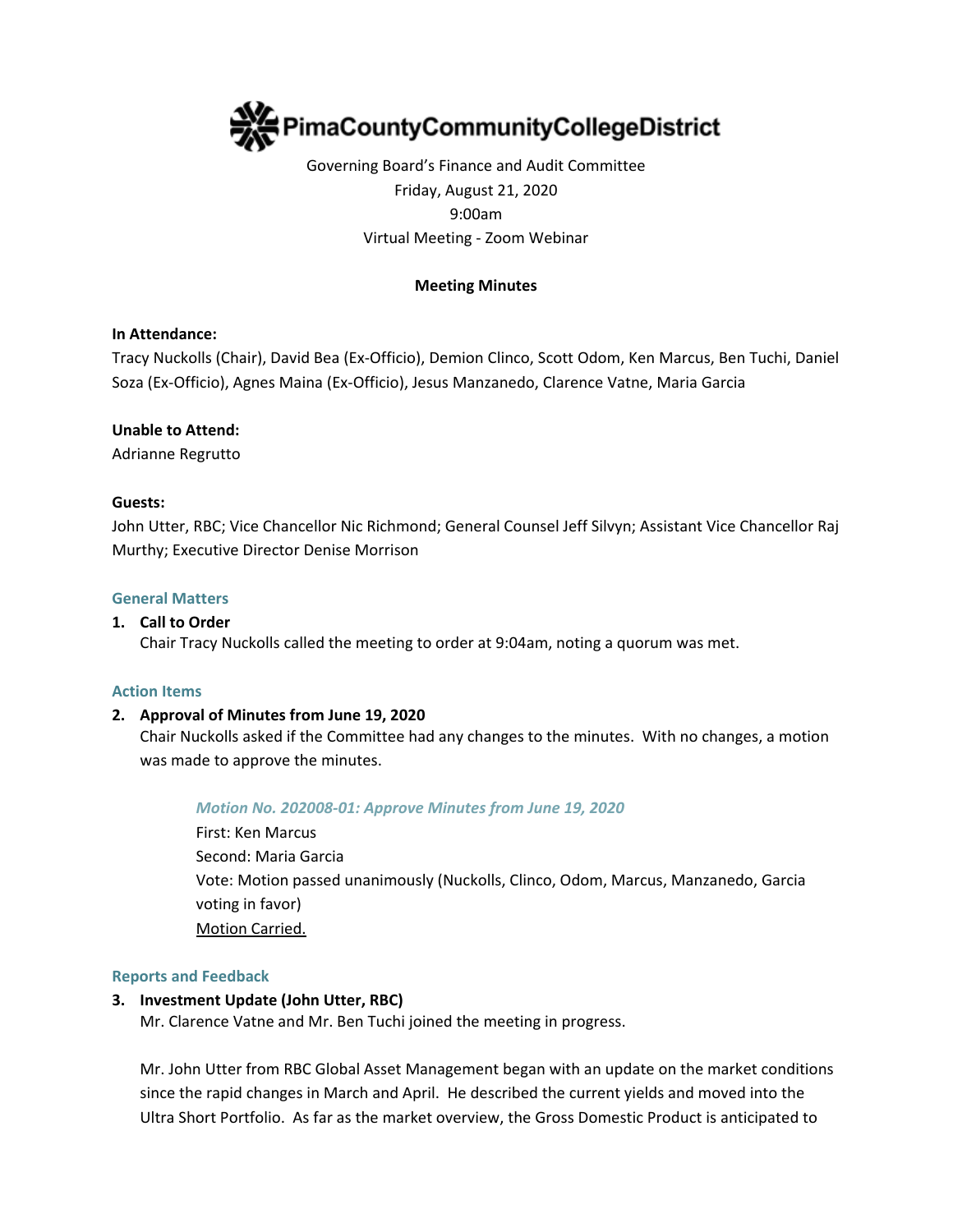fall at least 6%, which is lower than previous estimates of an 8% decrease because of COVID-19, and he described the actions taken by the federal government and the impact on the bond market.

To date, the combined total of federal stimulus as a result of COVID-19 is \$2.14 trillion compared with 2008-2009 stimulus packages totaling \$1.64 trillion. Chair Nuckolls inquired about the likelihood of inflation due to the amount of money being printed as part of the most recent stimulus. Mr. Utter feels the federal government will see inflation as a positive sign.

Unemployment reported through June 2020 was 11.1%, but it is likely closer to 14%, and uncertainty remains high. Recovery will be uneven and gradual based on three factors: incremental re-opening, limited demand, and limited supply. Mr. Utter continued with an update on the credit market environment, reviewing the current state and the strategies for positioning. He concluded with the overall outlook for 2020 and the resulting effects on the College's investment portfolio.

Mr. Scott Odom asked about the expectation for long-term rates and yield curves versus the allocation of College investments. Mr. Utter indicated the strategies utilized to determine these allocations within the various sectors.

# **4. Enrollment Trends (Nic Richmond)**

Dr. Nic Richmond, the College's Chief Strategist, joined to provide an update on enrollment trends since the College shifted operations as a result of COVID-19. Local data and national trends were used to anticipate Fall enrollment. Dr. Richmond then discussed the College's Fall enrollment in comparison to prior years. For Pima, headcount, enrollment, and Full Time Student Equivalents (FTSE) are down. [NOTE: headcount is each registered student counted once; enrollment is duplicated, so if a student is taking three classes, they are counted three times.]

Online headcount and enrollment are both up, continuing a trend seen in the last five years. Enrollment is down in areas where on-site activities are essential to the learning environment, and there is a slight increase in enrollment for Business and Information Technology.

Demographic data also demonstrate that some populations have seen a more dramatic decrease in enrollment, providing the College an opportunity to design strategies to better support these populations. While overall headcount is down about 15%, there is a decline of approximately 31% in new-to-higher education students.

Mr. Ben Tuchi inquired about the difference in enrollment between male and female students, and Dr. Richmond will work with her team to analyze the data. Mr. Tuchi also asked about trends in Financial Aid, and Dr. Richmond will collect that information and provide an update to this Committee. Ms. Maria Garcia asked about how the data will inform enrollment planning; Dr. Richmond described a collaborative group working on this topic, as well as the work of the Enrollment Management department.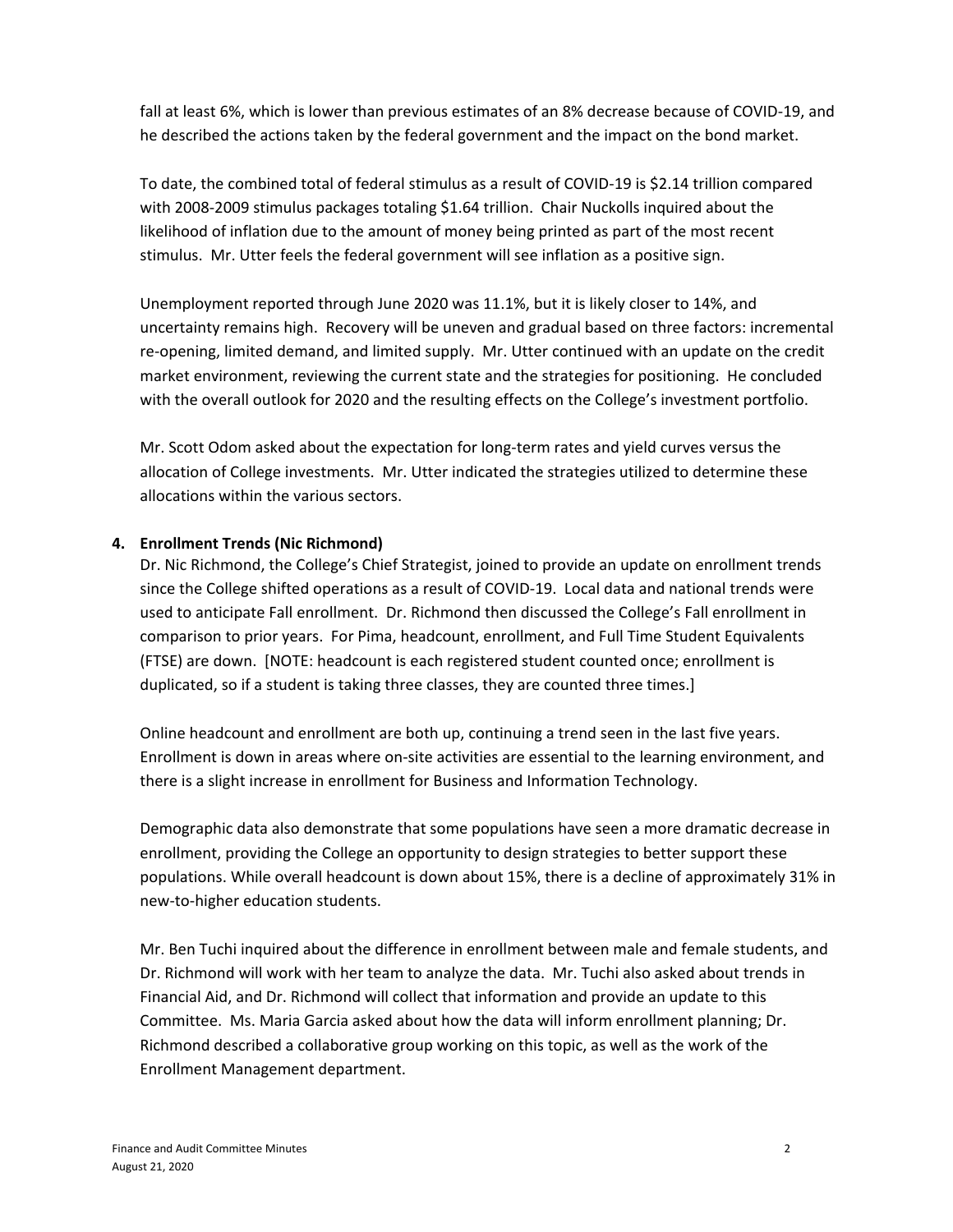Dr. David Bea described two recent initiatives approved by the Governing Board: 1.) to offer tuitionfree Student Success (STU) courses, and 2.) to offer a \$100 rebate to students who persist through mid-November in three or more credits. Dr. Richmond noted the persistence and retention data associated with STU classes. Additionally, the College is proactively calling students who, in the past, would have been dropped for non-payment. Late-start classes may provide an opportunity to recover some enrollment.

Mr. Jesus Manzanedo asked how PCC compares with the other Arizona community colleges; the enrollment across the state is down similarly to national trends, ranging from 10%-30%. Chair Nuckolls asked about declines in hands-on technical programs, and Dr. Richmond stated there is an approximately 10% decrease.

# **5. Enterprise Risk Management Update (David Bea, Jeff Silvyn)**

Mr. Jeff Silvyn described a change in the College's administrative structure, with Dr. Bruce Moses moving into the role of Vice Chancellor for Educational Services and Institutional Integrity. He will maintain his current reporting departments and will fold in the Enterprise Risk Management (ERM) function to better align compliance and the analysis of risk. The Director of ERM is currently posted for recruitment, and Dr. Moses will be invited to the October meeting of this Committee.

### **6. Internal Audit Update (Jeff Silvyn)**

Mr. Silvyn continued with an update on Internal Audit, provided on behalf of Internal Auditor Jose Saldamando, who was not able to attend today's meeting. Mr. Silvyn noted significant progress in completing additional audits, and the majority should be closed out within this calendar year. The completion of these audits coincides with the timeframe in which the Office of the Auditor General is conducting their review in advance of the issuance of the Single Audit.

# **7. Information Technology and HIPAA (Raj Murthy, Denise Morrison)**

Ms. Denise Morrison, Executive Director of the Employee Service Center (ESC), and her team are working with the Information Technology (IT) department to define clear processes related to the Health Insurance Portability and Accountability Act (HIPAA). She described the security of HIPAA information and the technology controls implemented to ensure past employees have zero access to these systems. They are working with both the Internal Auditor and the Office of the Auditor General to ensure procedures reflect appropriate requirements and are reviewed on a scheduled basis.

Mr. Silvyn noted that there is a checklist for employees leaving the College to ensure termination of access, return of property, etc. Mr. Manzanedo asked about downloading HIPAA information to personal devices as employees are working from home.

Related to COVID-19, Mr. Ken Marcus asked about the reporting process for an employee or student and the transmission of data to the Centers for Disease Control and Prevention (CDC). Contact tracing for employees is completed through the ESC, and Environmental Health & Safety is notified of the incident, but not of personal details. Mr. Silvyn stated that the County indicated the reporting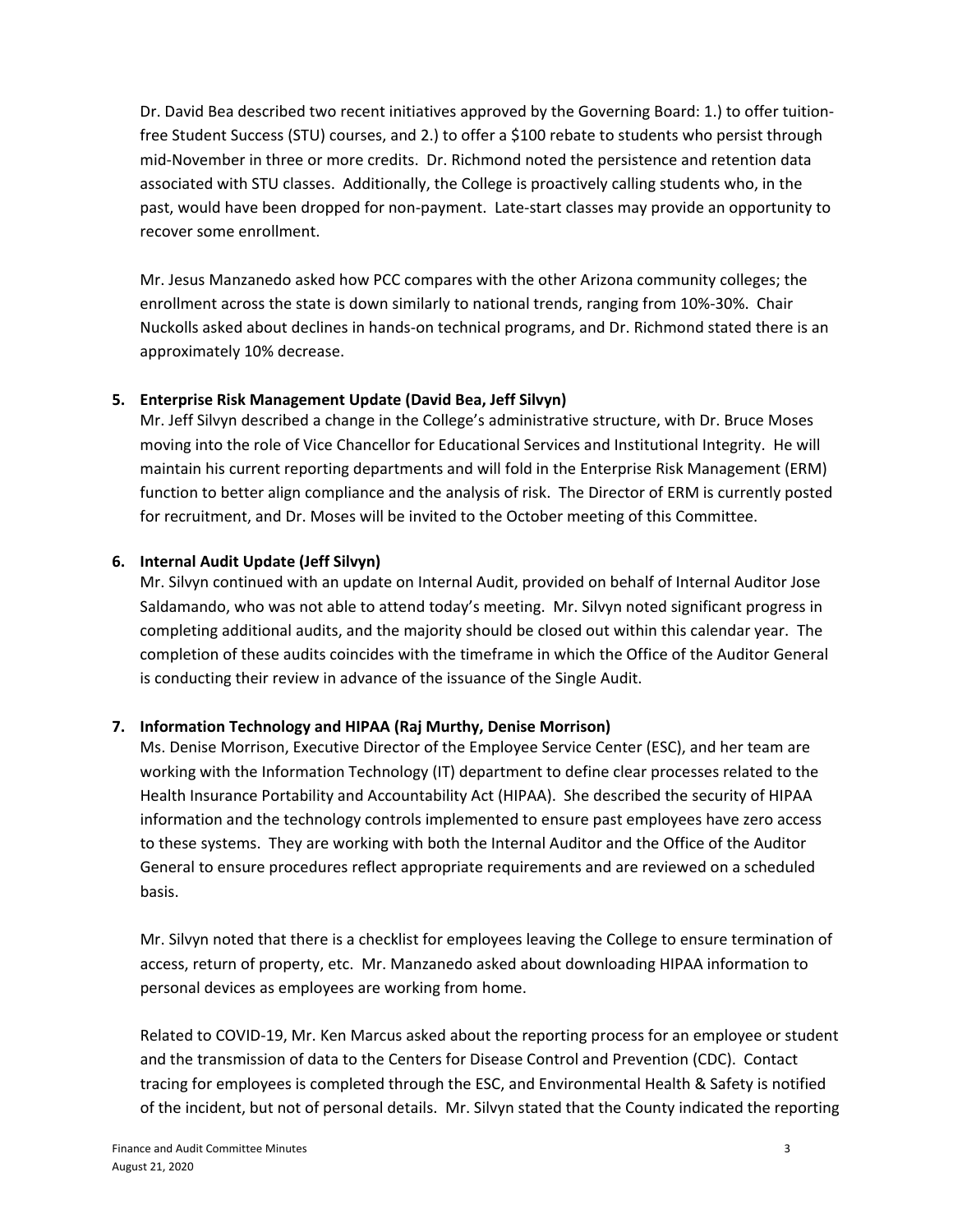requirements are met through the individual who tested positive and the lab who administered the test.

Chair Nuckolls inquired about the current audit cycle and the focus on information technology and the retention of institutional knowledge. Mr. Raj Murthy described the College's ticketing system, which will document change management.

# **8. CFO Update (David Bea)**

The Annual Reports to the Joint Committee on Capital Review for the Revenue Bonds, Series 2019 and the Aviation Technology Center were provided as information. There were no questions on these items.

The publicity pamphlet for Proposition 481 is almost complete, and Dr. Bea described the current work by an external group in support of the measure; there is not currently a known opposition group.

The classification and compensation study is at the beginning stages, and Human Resources has sent initial communications to the College. This will likely be a multi-year initiative.

Finally, there are new requirements to establish a College funding policy for the Public Safety Personnel Retirement System (PSPRS), the retirement program for the College's police officers. Dr. Bea asked for a member of this Committee with pension-funding experience to join a small College committee to formalize this recommendation in advance of a Board action. Mr. Tuchi has great experience in this area and will serve on the group, as will Chair Nuckolls.

Chair Nuckolls indicated that Adrianne Regrutto has notified him that she will need to be stepping down from this Committee. Suggestions for a new member with an investment background can be sent to the Office of Finance and Administration. There will also be a review of terms for Committee members to ensure continuity of expertise and stability.

# **Information Items**

# **9. Future Agenda Items**

- a. Workforce Update (October)
- b. Prior Learning Assessment (October)
- c. Academic Excellence and Institutional Integrity (October)
- d. Enterprise Risk Management (October)
- e. Internal Audit (December)
- f. Chancellor Update (December)
- g. Marketing
- h. Enrollment Management

# **Adjournment**

The meeting concluded at 10:55am.